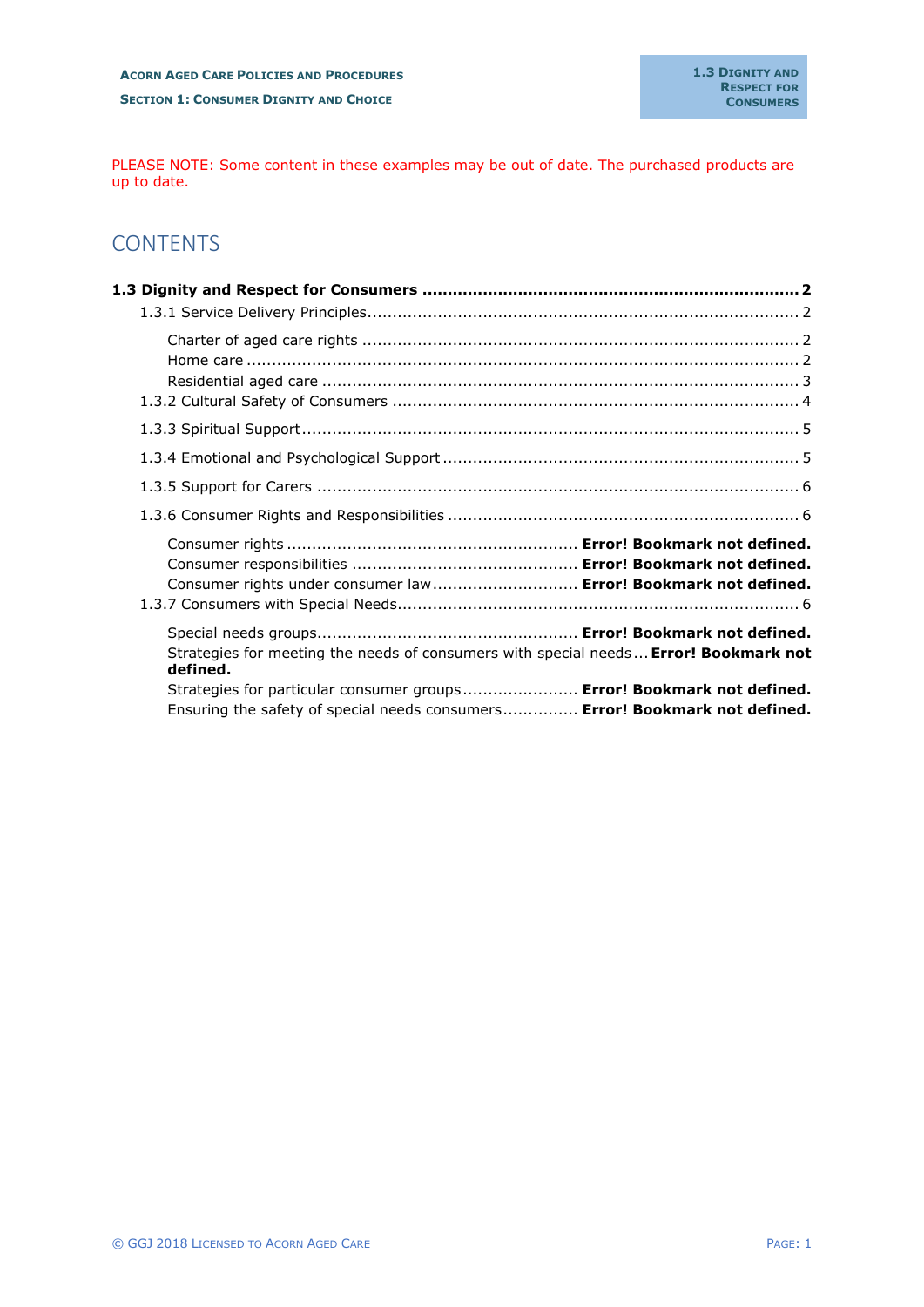# <span id="page-1-0"></span>1.3 DIGNITY AND RESPECT FOR CONSUMERS

All staff are provided with a copy of this section of the Policies and Procedures Manual (see Staff Volunteer Orientation Checklist), and with opportunities to discuss the way we relate to and work with consumers, through meetings, training and ad-hoc interactions.

(See also 1.4.3 Fostering Choice and Independence.)

### <span id="page-1-1"></span>1.3.1 SERVICE DELIVERY PRINCIPLES

#### <span id="page-1-2"></span>Charter of aged care rights

The Charter of Aged Care Rights provides the overarching principles of our service delivery, irrespective of program funding. Acorn Aged Care is committed to the service delivery principles underpinning the CHSP and HCP program and reflected in the Charter of Aged Care Rights and ensures these principles are implemented and followed in practice by ensuring they underpin:

- Our policies and procedures in all aspects of service management and service delivery
- Position descriptions and other role specifications
- Checklists, forms and other documents
- Senior management and staff training
- Information to and engagement with consumers including working in partnership with consumers
- The implementation and evaluation of improvements to our services and organisation.

(See 1.3.6 Consumer Rights and responsibilities)

### <span id="page-1-3"></span>Home care

Whilst there are different principles for CHSP and HCPs the principles of both are applied across all service delivery as appropriate.

### *Commonwealth home support programme*

The service delivery principles identified by CHSP are: 1

- Establish consumer consent to receive services as a prerequisite for all service delivery.
- Promote each consumer's opportunity to maximise their independence, autonomy and capacity and quality of life through:
	- $\circ$  being consumer-centred and providing opportunities for each consumer to be actively involved in addressing their goals
	- $\circ$  focusing on retaining or regaining each consumer's functional and psychosocial independence, and
	- o building on the strengths, capacity and goals of individuals.
- Provide services tailored to the unique circumstances and cultural preference of each consumer, their family and carers.
- Ensure choice and flexibility is optimised for each consumer, their carers and families.
- Invite consumers to identify their preferences in service delivery and where possible honor that request.

<sup>1</sup> Australian Government Department of Health Commonwealth Home Support Programme - Program Manual 2018 p 9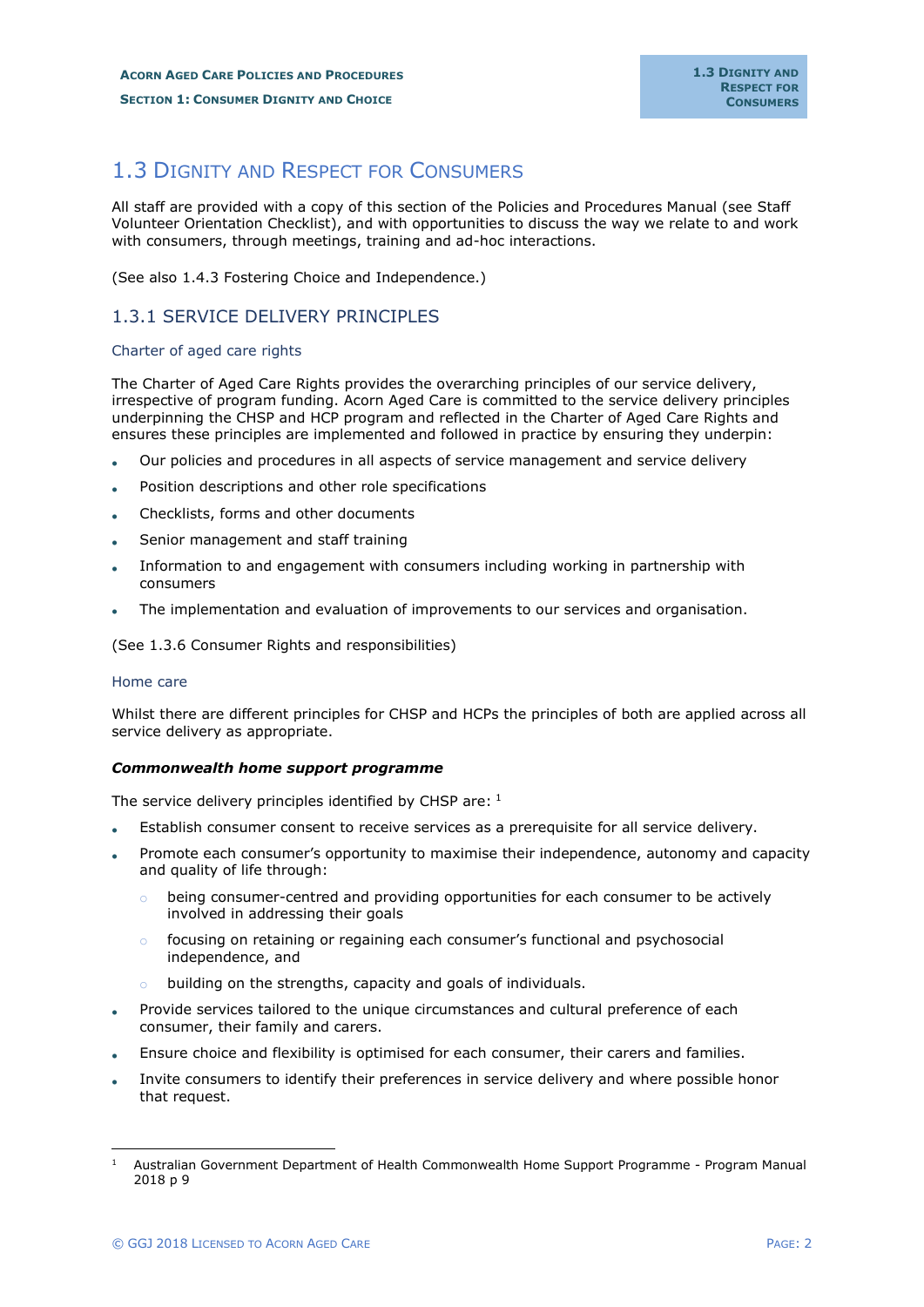- Ensure services are delivered in line with a consumer's agreed support plan to ensure their needs are being met as identified by the Regional Assessment Service (RAS).
- Emphasise responsive service provision for an agreed time period and with agreed review points.
- Support community and social participation opportunities that provide valued roles, a sense of purpose and personal confidence.
- Develop and promote strong partnerships and collaborative working relationships between the person, their carers and family, support workers and the RAS.
- Develop and promote local collaborative partnerships and alliances to facilitate consumers' access to responsive service provision.
- Have a consumer contribution policy in place which is publicly available.
- Establish the consumer contribution for services delivered with the consumer prior delivering any services.

### *Home care package - consumer directed care principles<sup>2</sup>*

Consumers who are provided support through a Home Care Package receive their support on a Consumer Directed Care (CDC) basis. The following principles apply in our delivery of CDC packages:

- Consumers have rights
- Consumers have choice and control
- A respectful and balanced partnership is developed
- Consumers participate in all decisions concerning them
- Services are delivered within a wellness and reablement approach
- There is complete transparency in everything related to the consumer.

The following (taken from the Home Care Packages Programme Operational Manual 2015) reflects Acorn Aged Care's approach to the provision of CDC packages as well as CHSP services:

*CDC is both a philosophy and an orientation to service delivery. It is a way of delivering aged care services that gives consumers greater flexibility by allowing them to make choices about the types of care and services they access and how those services are delivered.<sup>3</sup>*

(See also 1.4.3 Fostering Choice and Independence.)

#### <span id="page-2-0"></span>Residential aged care

Consumers who are provided support through Residential Aged Care have all the rights expressed in the Charter of Aged Care Rights. We support the Aged Care Sector Statement of Principles outlined in the Figure 1: Principles of Australia's Future Aged Care System<sup>4</sup> below.

<sup>&</sup>lt;sup>2</sup> Australian Government Department of Health Home Care Packages Program Operational Manual 2015

<sup>&</sup>lt;sup>3</sup> Australian Government Department of Health Home Care Packages Program Operational Manual 2015 p 14

<sup>4</sup> Australian Government Aged Care Sector Committee Aged Care Sector Statement of Principles 2015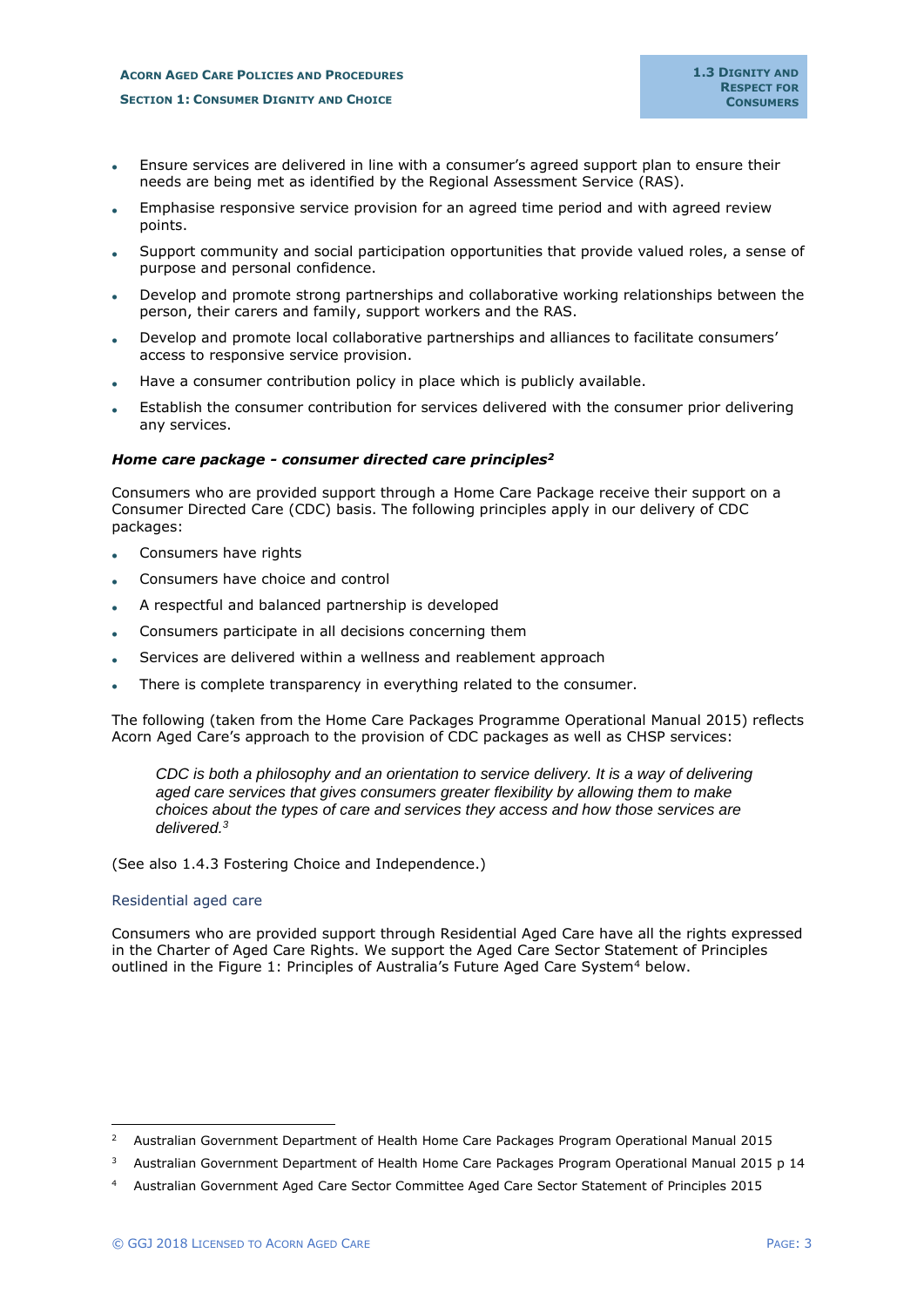



# <span id="page-3-0"></span>1.3.2 CULTURAL SAFETY OF CONSUMERS

*Culturally safe care can be defined as care provided in an environment that is safe for people: where there is no assault, challenge or denial of their identity, of who they are and what they need. It is about shared respect, shared meaning, shared knowledge and experience, of learning, living and working together with dignity and truly listening.<sup>5</sup>*

To ensure that consumer assessment, planning and service delivery for consumers is conducted in a culturally safe manner the following strategies are utilised:

- All staff receive training in ensuring cultural safety from an individual perspective and an organisation perspective
- Cultural considerations that may apply to the consumer are identified from the referral, from the consumer in the Service Commencement Meeting and ongoing, and from other people the consumer has identified as involved in their care including family or others
- Explore for any other key issues that may be relevant to the consumer's cultural background
- Requirements to ensure cultural safety are implemented as appropriate during assessment, support planning and service delivery
- Information is provided to support staff and
- Service delivery is monitored to ensure cultural safety.

The organisation is working to develop a Reconciliation Action Plan (RAP). A RAP is a strategic document that supports an organisation's business plan. It includes practical actions that will drive an organisation's contribution to reconciliation both internally and in the communities in which it operates.

For further information on cultural safety see 2.3.6 Assessment and Support Planning Practice/Service commencemnt meeting.

<sup>5</sup> Williams, Robyn Cultural safety: what does it mean for our work practice? Australian and New Zealand Journal of Public Health. 23(2): 213-214 2008. Cited in Aged Care Quality Standards Standard 4: Services and Supports for Daily Living June 2018 p 82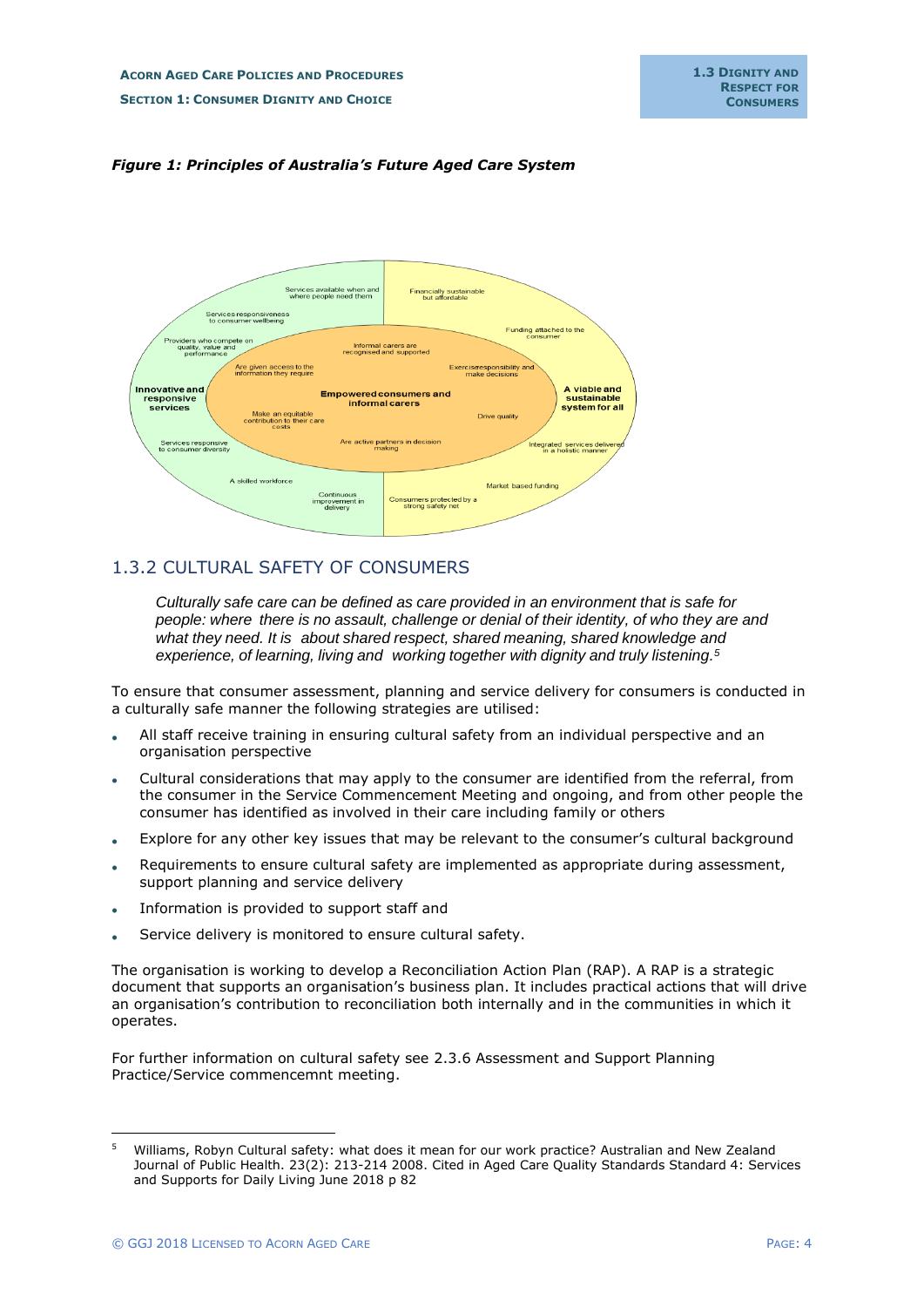# <span id="page-4-0"></span>1.3.3 SPIRITUAL SUPPORT

We are committed to providing spiritual support to consumers through our understanding and adoption of the principles outlined in the National Guidelines for Spiritual Care in Aged Care. <sup>6</sup> We understand that spirituality is not just religion or pastoral care, but a philosophy that supports the delivery of care and support that provides:

- Respect and acceptance
- Compassion and empathy
- Inclusion and diversity and
- Dignity.

We explore consumer's spiritual needs in the assessment and planning process, and where we can, we support people to access resources that promote spiritual comfort and development such as audio-visual resources, churches, other places, groups and other contacts. (See also 2.3.6 Assessment and Support Planning.)

### <span id="page-4-1"></span>1.3.4 EMOTIONAL AND PSYCHOLOGICAL SUPPORT

Acorn Aged Care believes that emotional and psychological wellbeing of consumers is facilitated through the provision of safe and effective services through:

- Providing access to services that support consumers to develop their confidence, make social connections and participate in their community (see 4.3 Programs and Services/Social Support - Group)
- Seeing consumers as a partner in the service (see 2.3.2 Partnering with Consumers)
- Recognising a person's spiritual needs and supporting them in their achievement (see 1.3.3 Spiritual Support)
- Recognising a person's emotional and psychological needs and supporting them in their achievement.

All staff involved in direct contact with consumers participate in discussions at staff meetings on strategies to promote consumer's emotional, spiritual and psychological wellbeing. We believe emotional and psychological needs include the need for:

- **Recognition**
- Self-esteem
- **Connection**
- **Security**
- **Variety**
- Growth and
- Sexuality (if expressed by the consumer).

We explore consumer's emotional and psychological needs in the assessment and planning process, and where we can, we support people to fulfil these needs through our interactions and through the provision of care and services in ways that respect these needs. For example, recognition of a person's strengths can enhance self-esteem, make a person feel recognised and facilitate connection. Our service delivery supports security and variety and our focus on independence supports growth.

<sup>6</sup> Meaningful Ageing Australia National Guidelines for Spiritual Care in Aged Care 2016